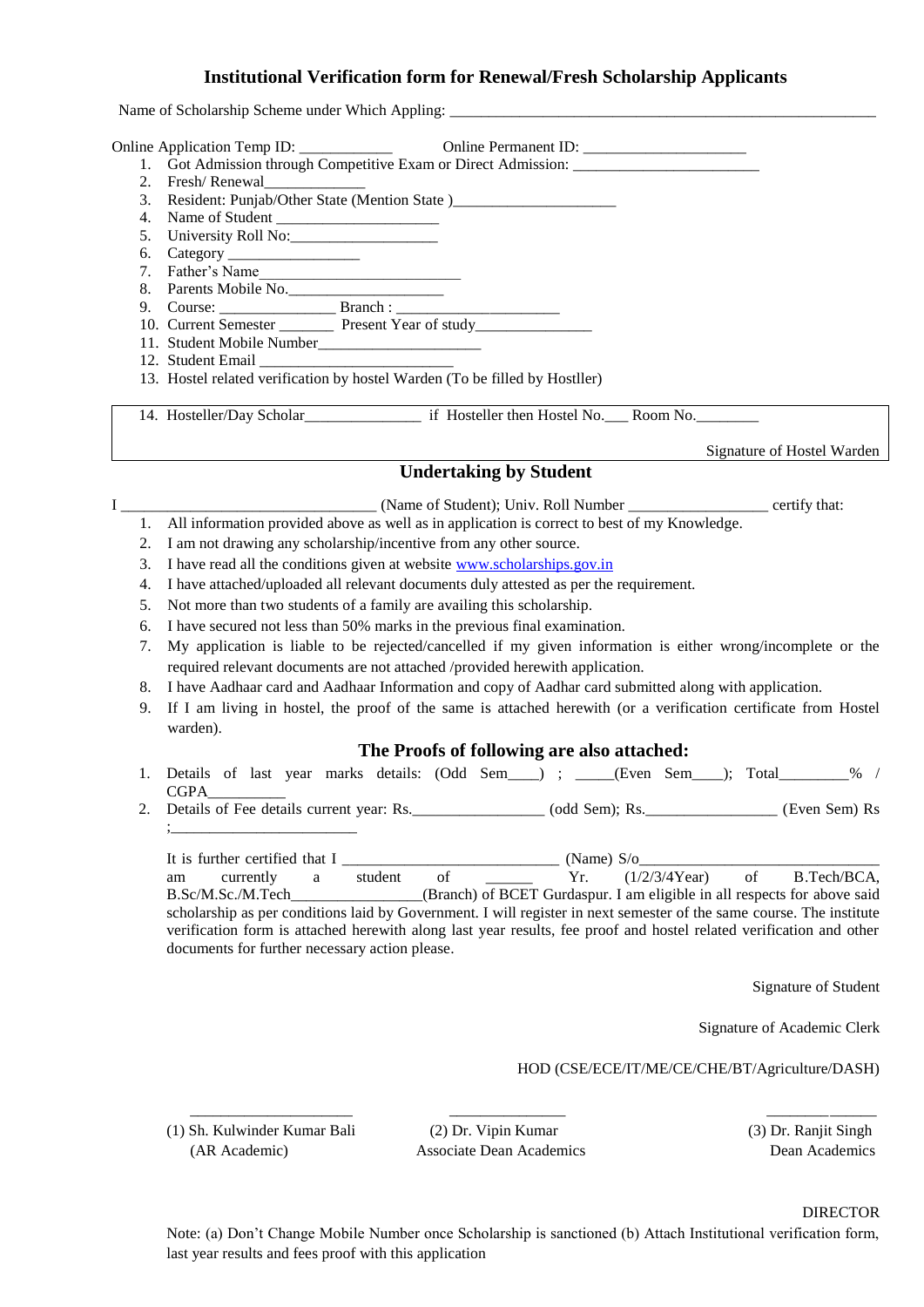## **Self-Declaration by Students for Various Scholarship Schemes on NSP**

|                                                          | of (full address)                                                                          |  |
|----------------------------------------------------------|--------------------------------------------------------------------------------------------|--|
|                                                          | hereby declare that I belong to                                                            |  |
|                                                          | (Muslims/Sikhs/Christians/Buddhists/Jain)                                                  |  |
|                                                          | /Parsis) which is a notified minority community as per Section 2(c) of National Commission |  |
| for Minorities Act, 1992).                               |                                                                                            |  |
| Date: $\frac{1}{\sqrt{1-\frac{1}{2}} \cdot \frac{1}{2}}$ |                                                                                            |  |
|                                                          |                                                                                            |  |
|                                                          | Signature of Candidate:                                                                    |  |

Name of Candidate: \_\_\_\_\_\_\_\_\_\_\_\_\_\_\_\_\_\_\_\_\_\_\_\_\_\_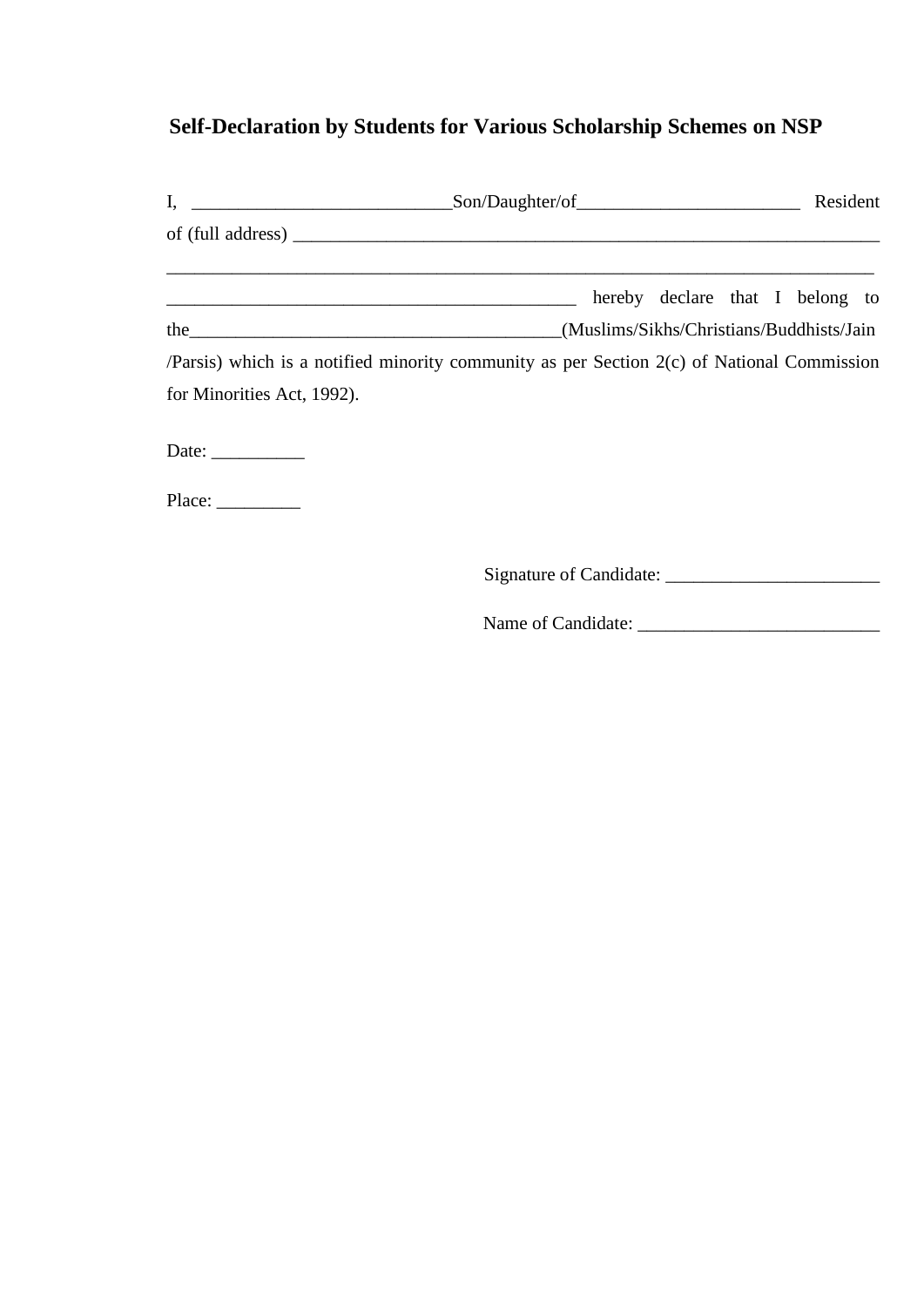### **Declaration of the Student**

- 1. I hereby declare that the information given above is correct.
- 2. I am not availing any other scholarship for this purpose from any other Central Govt./State Govt. sources.
- 3. I shall abide by the terms and conditions for sanction of the scholarship for which I have applied.
- 4. I have uploaded the desired documents in support of my claim.
- 5. I undertake that if at any stage, it is found to the satisfaction of the sanctioning authority (Ministry of Minority Affairs) that the information given by me is false or if I violate the terms and conditions of the scholarship, the scholarship sanctioned to me may be cancelled and the entire amount of scholarship will be refunded by me or recovered from me, apart from liability for such penal action as warranted by law

Date: \_\_\_\_\_\_\_\_\_\_\_\_\_\_\_\_\_\_\_

Signature of the student:

Name of the student: \_\_\_\_\_\_\_\_\_\_\_\_\_\_\_\_\_\_\_\_\_\_\_\_\_\_\_\_\_\_